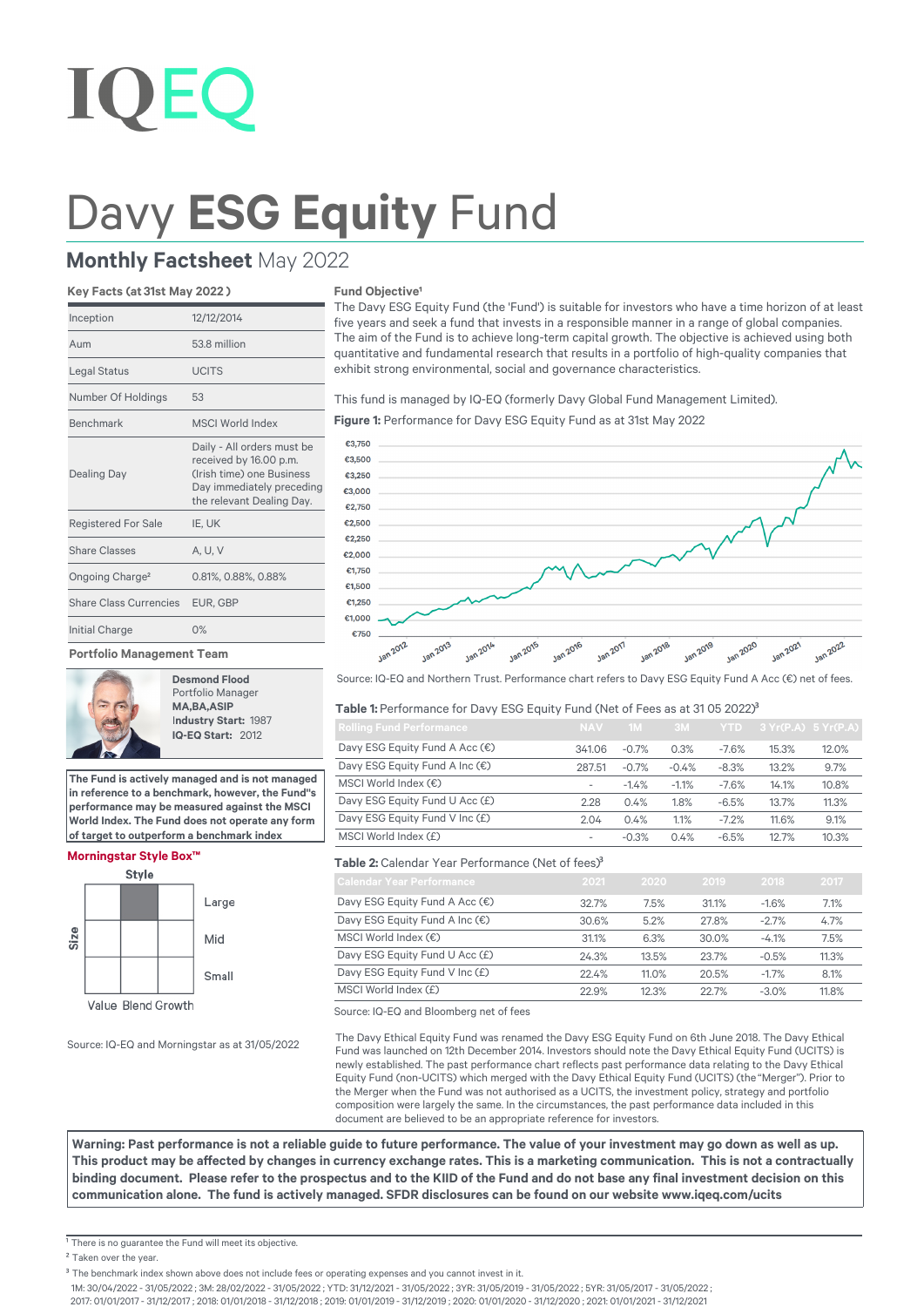

## **Figure 3:** Sector Allocation (% Equity)<sup>4</sup>



#### **Table 4:** Share Class Identifiers

| <b>Share Class</b>                       | <b>Type</b>  | <b>ISIN</b>  | <b>SEDOL</b>   | <b>Inception Date</b> |
|------------------------------------------|--------------|--------------|----------------|-----------------------|
| Davy ESG Equity Fund A Acc $(\epsilon)$  | Accumulating | IEOOBRJL3T29 | BRJL3T2        | 12/12/2014            |
| Davy ESG Equity Fund A Inc (€)           | Distributing | IEOOBRJL3V41 | BRJL3V4        | 12/12/2014            |
| Davy ESG Equity Fund K Inc (€)           | Distributing | IE00BZ00N610 | <b>BZ00N61</b> | 10/08/2016            |
| Davy ESG Equity Fund O Acc (£)           | Accumulating | IE00BYT7DM26 | BYT7DM2        | 31/08/2015            |
| Davy ESG Equity Fund U Acc (£)           | Accumulating | IE00BD8R7R95 | BD8R7R9        | 19/01/2016            |
| Davy ESG Equity Fund V Inc (£)           | Distributing | IE00BD8R7S03 | BD8R7S0        | 19/01/2016            |
| $\sim$<br>$\sim$ $\sim$ $\sim$<br>$\sim$ |              |              |                |                       |

Source: IQ-EQ and Bloomberg

Warning: Past performance is not a reliable guide to future performance. The value of your investment may go down as well as up. This product may be affected by changes in currency exchange rates. This is a marketing communication. This is not a contractually binding document. Please refer to the prospectus and to the KIID of the Fund and do not base any final investment decision on this communication alone. The fund is actively managed. SFDR disclosures can be found on our website www.iqeq.com/ucits

 $4$  Weightings in holdings, geographic allocation and sector allocation are indicative only and may change subject to the discretion of the Fund Manager. Due to rounding, some totals may not equal 100%.

Please see Page 3 for further information.